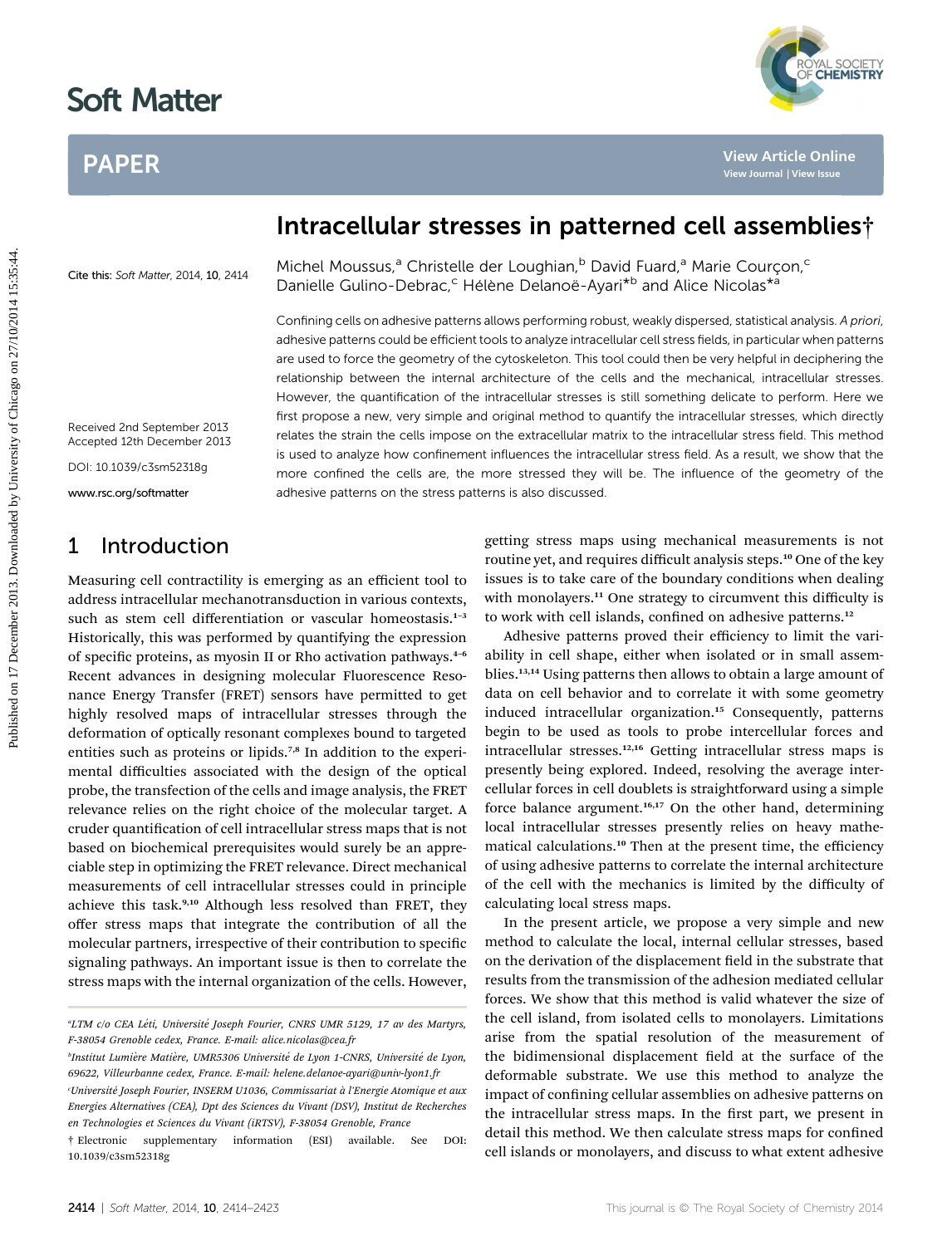patterns are interesting tools to study cell mechanics. This analysis is performed with human umbilical vein endothelial cells (HUVECs). Actin networks in endothelial cells remodel as a cortical cortex when they reach confluence, unlike epithelial cells that maintain bundles of actin linked to focal contacts at their basal surface.18,19 Probably related is the observation that endothelial cells get insensitive to the mechanical properties of the extracellular matrix when they reach confluence,<sup>20</sup> while epithelial cells do not.<sup>21</sup> Endothelial cells then appear as a model system when focusing on the intracellular stresses that originate from cell/cell contacts.

# 2 A new method to calculate intracellular stress maps

### 2.1 State of the art

Calculating mechanical stress maps has emerged as an important tool after it has become clear that mechanical distortion of the cell cytoskeleton could profoundly affect cell behavior.<sup>22</sup> The first approach, based on Butler et al.'s work, $9$  quantifies average intracellular stresses. It balances the internal cellular stresses that apply on any closed contour sketched inside the cell assembly, with the cell/matrix forces integrated over the area that is enclosed by this contour.<sup>23</sup> Focused on the estimation of average quantities, it is designed for isolated cells or cellular assemblies where the field of observation is larger than the cellular assembly.12,23,24 Then the calculation of the cell/matrix forces can safely be performed and does not rely on controversial approximations.11,24 When local intracellular stresses are focused, local equilibrium must be addressed. Tambe et al.<sup>10,11</sup> proposed a direct calculation of the internal elastic stresses, based on the resolution of the elastic equations of a thin elastic sheet stressed by external, surface forces. Although in the biological problem intracellular stresses give rise to surface, adhesion mediated, stresses that strain the extracellular matrix, the linearity of the elastic equations justifies to turn the problem around and calculate the internal stresses as a result of known surface stresses. Using this method, the authors could, for the first time, derive a map of the intracellular stresses at play in an expanding epithelial cell sheet. In principle, the issue of calculating mechanical, intracellular stresses was solved. There is however an important technical limitation to this approach. As the first step, there is a need to calculate the forces that the cells transmit to the extracellular matrix. This calculation is very sensitive to the experimental noise<sup>25</sup> and to the boundary conditions.<sup>11</sup> This makes it necessary to work with large fields of view, and as a consequence small magnifications, to circumvent the impact of the undefined boundary conditions on the calculated force field. This in turn limits the resolution of the measurement of the displacement field, which increases the experimental noise and worsens the resolution of the calculated cell/matrix force field. This latter quantity is then substituted in the elastic equations to determine the local, intracellular stresses. As a whole, in addition to the mathematical heaviness of this multi-step approach, estimating the error in the quantification of the mechanical, intracellular stresses is far from simple. Paper<br>
Published on 17 December 2013. Downloaded by the contract of the effective material of the contract of the contract of the contract of the contract of the contract of the contract of the contract of the contract of

### 2.2 Single cell contractility can be assessed through 2D deformation of the extracellular matrix

We here show that cell intracellular stresses can be assessed by a direct derivation of the displacement field at the surface of the extracellular matrix.

We consider either isolated adhering cells or cells organized in larger islands or in monolayers. In the following, the term "cell assembly" will refer to any of these cellular systems. Regarding any of them, their thickness  $h$  is small compared to their lateral extent L. As a consequence, stresses of small amplitude applied at the surface of the cell assembly will result in large internal strains.<sup>26</sup> For instance, a local in-plane surface force leads to compressive/expanding strains with amplitude  $EL/h$  being larger than the surface stress, where  $E$  is the Young's modulus of the cellular assembly.<sup>27</sup> Similarly, a small normal force bends the cell assembly and leads to large compressive/ expanding strains away from the mid plane in the cellular assembly. This geometric property allows use of the thin elastic sheet assumption to compute the internal stresses.<sup>26</sup>

Intracellular stresses transmit stresses to the extracellular matrix. The displacement field that is measured at the surface of an elastic substrate gives information on these stresses. Since the displacement field is continuous at the interface between the cell assembly and the substrate, we also know the displacement field at the basal surface of the cell assembly. Experiments show that the displacement field has in-plane and out-of-plane components.<sup>28-30</sup> A priori, we could expect that they originate from in-plane or out-of-plane internal stresses. Would it be a net component of out-of-plane intracellular stresses when integrated over cell thickness, would the cell assembly bend at this location, therefore resulting in compressive/expanding in-plane intracellular stresses away from the mid plane of the bent cell assembly. As the cell assembly fills the thin elastic sheet approximation, we know that the amplitude of the in-plane intracellular stresses dominates the out-of-plane stresses. As a result, the intracellular stress fields are dominated by the inplane components,  $\sigma_{ii}$ , with i and j referring to x or y (Fig. 1). Within the thin elastic sheet approximation, they are uniform in the thickness of the cell and simply can be written as<sup>26</sup>

$$
\sigma_{xx} = \frac{E}{1 - \nu^2} \left( \frac{\partial u_x}{\partial x} + \nu \frac{\partial u_y}{\partial y} \right)
$$

$$
\sigma_{yy} = \frac{E}{1 - \nu^2} \left( \frac{\partial u_y}{\partial y} + \nu \frac{\partial u_x}{\partial x} \right)
$$



Fig. 1 Cellular assemblies are viewed as a thin elastic layer of Young's modulus  $E$  and Poisson's ratio  $\nu$ .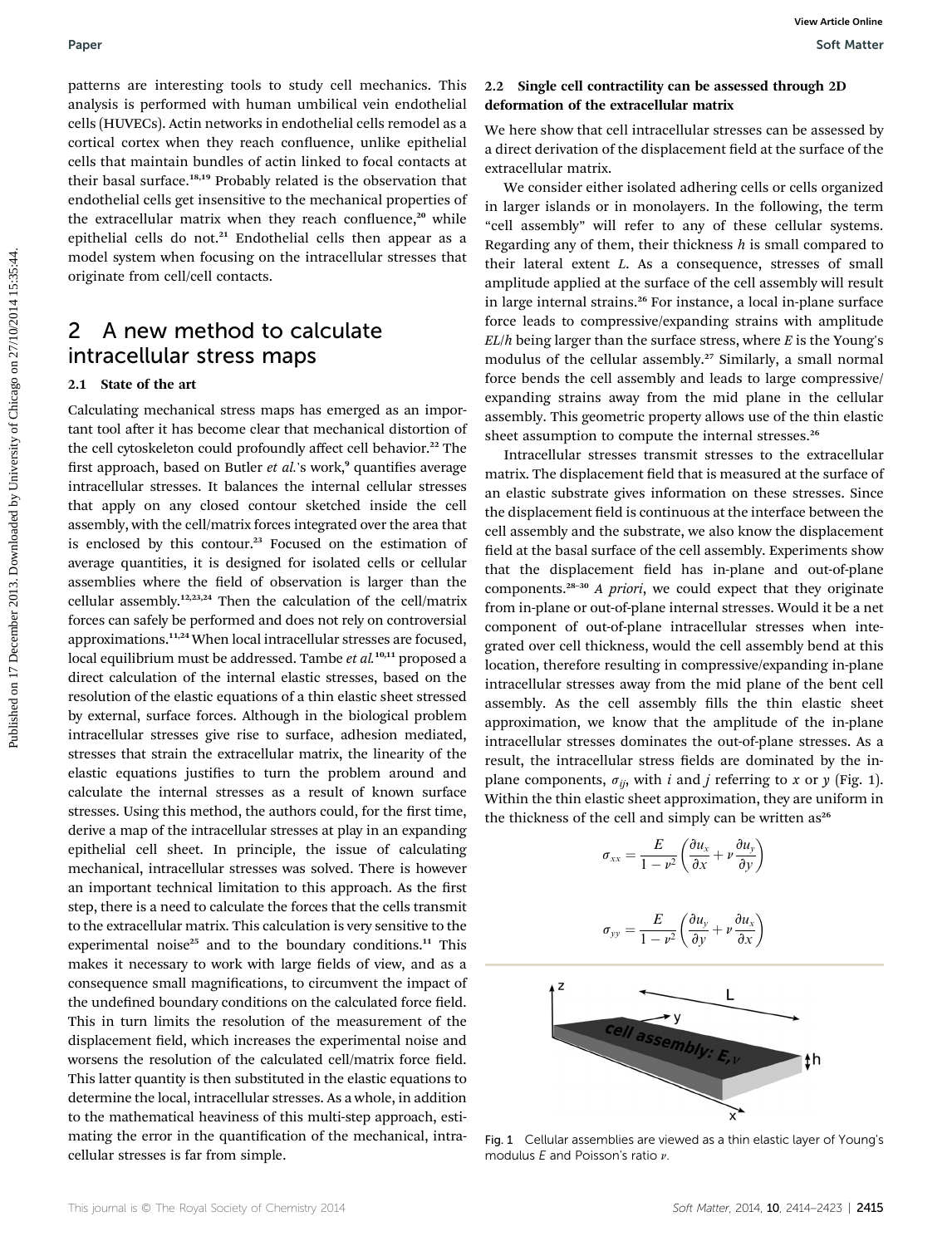$$
\sigma_{xy} = \frac{E}{2(1+\nu)} \left( \frac{\partial u_x}{\partial y} + \frac{\partial u_y}{\partial x} \right) \tag{1}
$$

where  $E$  and  $\nu$  in eqn (1) are the Young's modulus and the Poisson's ratio of the cell assembly and need not be uniform. Neither out-of-plane components nor out-of-plane derivatives of the displacement field enter in eqn  $(1)$  due to the thin sheet elastic approximation. Then calculating the intracellular stresses becomes experimentally very easy. Bidimensional measurement of the elastic deformation of the extracellular matrix allows assessing the intracellular stress field, with no intermediate calculation of cell/matrix forces. This method is only limited by the resolution of the measurement of the deformation field.

#### 2.3 Sensitivity to the experimental noise

Since no intermediate calculation of the forces that are transmitted to the extracellular matrix is performed, the sensitivity to the experimental noise of this one step method can be calculated from eqn (1):

$$
\left(\frac{\Delta\sigma}{\sigma}\right)^2 \simeq \left(\frac{\Delta E}{E}\right)^2 + \left(\frac{\Delta \nu}{1-\nu}\right)^2 + \frac{1+\nu^2}{(1+\nu)^2} \left(\frac{\Delta(\partial u_x/\partial x)}{(\partial u_x/\partial x)}\right)^2 \tag{2}
$$

Although the orientation of the stress tensor is not sensitive to the elastic constants of the cellular assembly (see eqn (1)), they do impact the stress amplitude. Scanning the elastic properties of cellular assemblies revealed that in the case of HUVECs, the Young's modulus varies from more than 100% when scanning from the center to the periphery of cellular assemblies.<sup>31</sup> Finite sized assemblies have a more dispersed distribution of Young's modulus than single cells or monolayers. Since we do not know the impact of confining cells on adhesive patterns on the spatial variation of the Young's modulus, we take the average value of  $E = 1000$  Pa. Regarding the data obtained in ref. 31, this leads to a potential error on the stress amplitude of about 20%, larger errors being committed at the periphery of cell islands (30% error). Variations of the Poisson's ratio however impact the amplitude and the orientation of the stress tensor. In the absence of data, we take the value of  $\nu = 0.5$  (incompressible cellular assembly). Variation of the Poisson's ratio down to 0.3 could induce an error as large as 13%. The last term in eqn (2) originates from the experimental errors in the measurement of the displacement field. In order to quantify it, we calculated the impact of adding a Gaussian noise to the displacement field. In our experiment, the noise on the displacement field is indeed Gaussian and of amplitude 0.75 pixels. This introduced an error term  $\Delta(\partial u_x/\partial x)/(\partial u_x/\partial x)$  of less than 10%. As a whole, the error in our estimation of the intracellular stresses mainly originates from the unknown elastic properties of the cellular assembly, and ranges from 25% for a monolayer to almost 40% for cell islands. It is to be noted that the relative error drops down to less than 10% when comparing cellular assemblies of similar geometry, such as adhesive patterns or monolayers, where on average, the elastic constants could be considered as identical.

#### 2.4 Validation of the method

Experimentally, we measure the 2D displacement field within the gel  $u_x$ ,  $u_y$ . From these measurements, we can simply calculate the gradients of these quantities and thus calculate the stress using eqn (1). We describe the stress tensor by two quantities that are geometric invariants: the euclidian norm,

$$
\|\sigma\| = \sqrt{\sum_{i,j} \sigma_{ij}^2} \tag{3}
$$

and the deviator, which we define as the norm of the normalized deviatoric stress tensor:

$$
\eta = \frac{\left\| \sigma - \frac{1}{2} \text{tr}(\sigma) I_2 \right\|}{\|\sigma\|} \tag{4}
$$

where  $tr(\sigma)$  is the trace of the tensor and  $I_2$  is the identity square matrix in 2 dimensions.  $\eta$  is a measure of the anisotropy of the stress tensor. It ranges between 0 and 1.  $\eta = 0$  when the stress tensor is isotropic, and only contains hydrostatic pressure terms.  $\eta = 1$  when the tensor is antisymmetric, its two eigenvalues being opposite. We tested the calculation of the intracellular stress tensor on an actin-labeled, isolated HUVE cell that migrates onto a fibronectin coated extracellular matrix. As shown in Fig. 2A, actin is organized as a large cortical cortex bordered by a narrow lamellipodium structure along its migrating front. Retracting filopodia are visible at the back edge of the cell. Soft Matter Wave Methods on  $\sigma_y = \frac{F}{2(1+r)} \left( \frac{3a_c}{4r} + \frac{3a_c}{6r} \right)$  (1) the register on 17 December 20 displacement flot with required to the company modulus consider the the chicago on 2013. Downloaded by University

The calculated stress gives us very different interesting information:

(1) The maxima of the amplitude of the stress tensor (Fig. 2D) colocalize with the maxima of the stress exerted by the cell on the matrix (Fig. 2G), which are themselves well colocalized with adhesive patterns (bright actin structure in Fig. 2A). This is not surprising as for a single cell the contractile activity of the actin network needs to be transmitted to the surface through the adhesive sites.

 $(2)$  It also reveals much finer behaviors, invisible in the force field, through the deviator map: this shows regions where the amplitude of the stress is small, but anisotropy is important: this colocalizes with edges of the cells where polymerization/ depolymerization activity is important due to the movement of the cell (which moves here from the top to the bottom of the field of view).

(3) In addition, the main directions of the stress tensor partially correlate with the orientation of the actin fibers that are observed in the basal plane of the cell (Fig. 2C). Full agreement (confined distribution around 0 or 90 degrees) would be expected in case cell contractility would exclusively be directed by actomyosin fibers located at the basal plane of the cell. Although they undoubtedly contribute to the intracellular forces, out-of-plane contractile actomyosin fibers have been described, which are not accounted here.<sup>33</sup> The validation of our method can therefore only be done at the periphery of the cell, where no out-of-plane contractile machinery is present. As can be seen in Fig. 2B, the orientation of the stress tensor then fully correlates with actin extensions.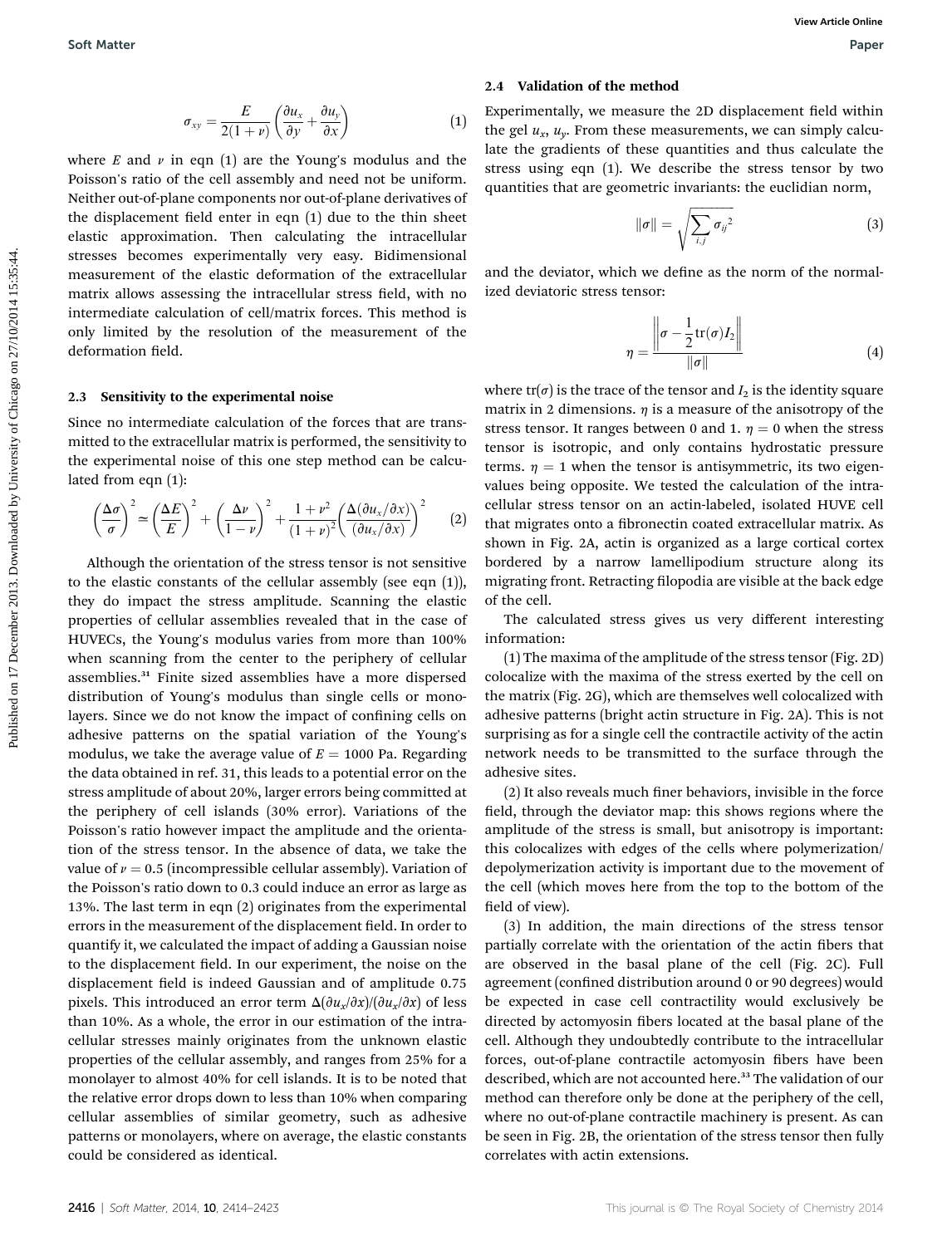

Fig. 2 Calculated stress in an actin labeled, migrating HUVE cell. (A) HUVE cell stained for actin. (B) Representation of the stress tensor in its eigenbasis. The lengths of the axes of the ellipses are given by the norm of the eigenvalues of the stress tensor. Negative eigenvalues are labeled in blue. Actin fibers (green lines) are detected by Fourier analysis (see Material and methods). (C) Deviation angle between the detected actin fibers and the major axis of the stress tensor. (D) Amplitude map and (E) histogram of the amplitude of the stress tensor. The estimated most probable stress is of the order of 100 Pa. (F) Deviator map of the stress tensor. (G) Amplitude map of the stress field exerted by the cell on the extracellular matrix calculated as in ref. 32. (H) Amplitude map of the displacements under the cell. (I) Correlation between G and H. Bar 20 µm.

## 3 Results

We now use our original calculation method to analyze the intracellular stress fields in cell islands confined on adhesive patterns. Our aim is to elucidate whether pattern-induced confinement influences the stress field.

### 3.1 The intracellular stress pattern in patterned HUVECs does not reproduce the symmetry of the island

As shown in Fig. 3, the axisymmetry of the HUVEC island is not visible in the spatial distribution of the amplitude of the stress, nor in the anisotropy of the stress tensor. Large stresses can be found either at the periphery or in the center of the island. Regions of anisotropic stresses are spread through the island

and do not localize preferentially at the periphery, as observed in single cells (Fig. 2). In addition, neither the spatial distribution of the amplitude nor of the deviator correlate with the cell contours inside the cellular assembly (data not shown).

### 3.2 But confinement enhances the amplitude of the cellular stresses

We analyzed the intracellular stresses in HUVEC islands grown on adhesive patterns of diameter 100  $\mu$ m and 150  $\mu$ m, and compared to intracellular stresses in monolayers. As for single cells (see Fig. 2), the maxima of the stress norm colocalize very well with the maxima of usual traction forces as calculated in ref. 34 (compare Fig. 3B and E). Moreover, we obtain the same orders of magnitude as the ones obtained by Krishnan  $et$   $al$ .<sup>12</sup> in islands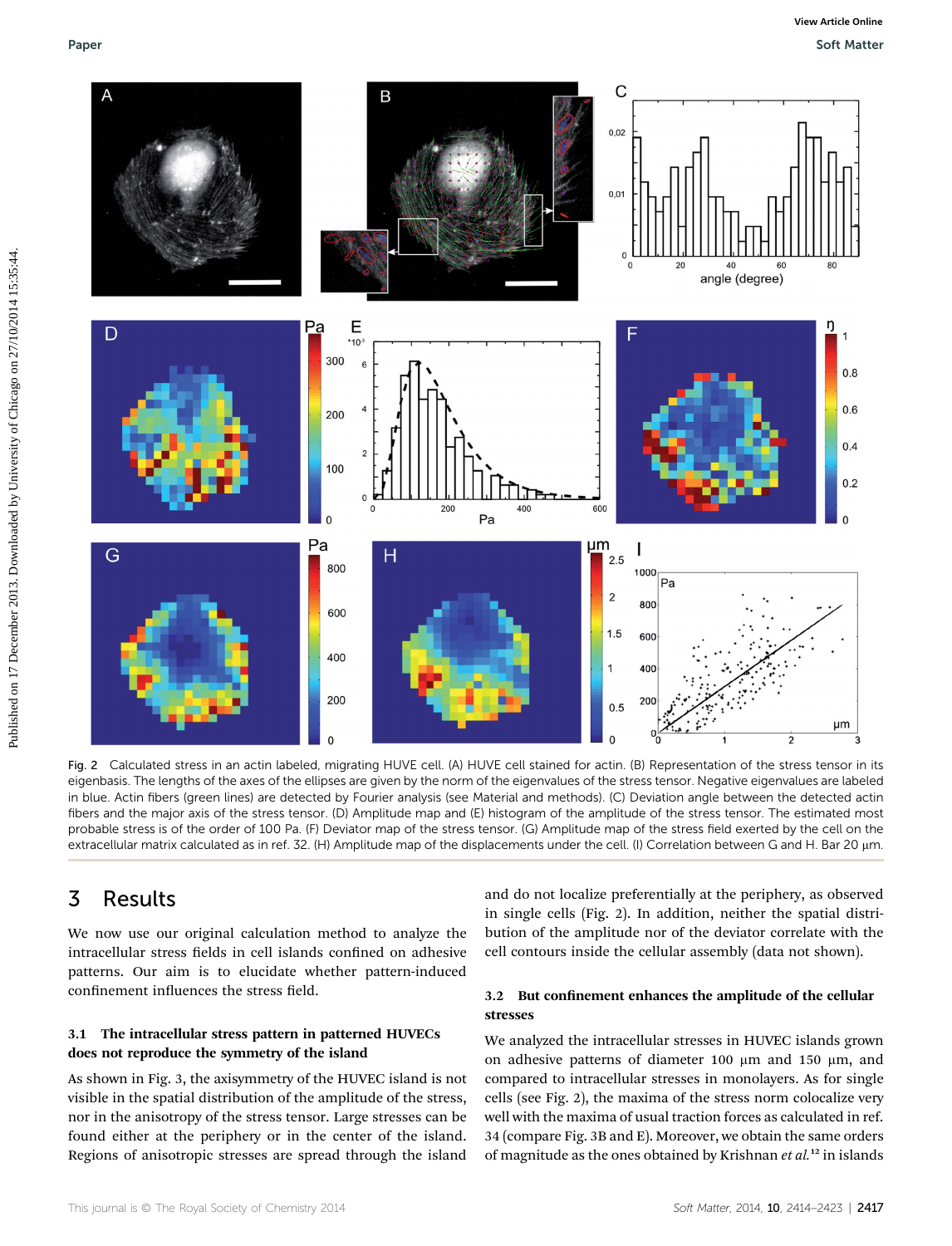

Fig. 3 Intracellular stress distribution in a HUVE cell island on a 100 µm adhesive pattern. (A) Phase contrast image of the cell island with superimposed ellipses that show the orientations of the stress tensor. Blue axes stand for negative eigenvalues, and no axis is drawn when the eigenvalue is positive. The length of the axes scales with the log of the norm of the stress tensor. (B) Spatial distribution of amplitude of the stress tensor. (C) Spatial distribution of the deviator  $\eta$ . (D) Histogram of the norm of the stress tensor, fitted by a log-normal distribution. The estimated most probable stress is 50 Pa. (E) Amplitude map of the stress field exerted by the cell on the extracellular matrix calculated as in ref. 32. Bar: 20 µm.

of endothelial cells. However, stresses in a cell assembly are not only coming from cell–substrate interactions, but also from cell– cell interactions. So as a marker of cell contractility, we chose not to use the maxima of the stresses (which seem to be associated with cell substrate interactions), but the most probable value of this stress in a monolayer, as given by the maximum of the fit of the stress distribution by a log-normal distribution (see Fig. 3D). This is this specific measurement that we compare between cell islands and cell monolayers. As shown in Fig. 4, we observe that the amplitudes of both the displacement field measured under the islands, at the top of the extracellular matrix, and the intracellular stress field in the islands are sensitive to the finite size of the islands. Consistently, intracellular stresses are even larger in isolated cells, as shown in Fig. 2F with a most probable value of about 100 Pa. Smaller cellular assemblies therefore appear to transmit larger stresses to the extracellular matrix and to feel larger intracellular stresses.

We also checked that chemical inhibition of cell contractility reduces cell mechanical stresses. Cellular assemblies were



### 3.3 The displacement field propagation is highly influenced by the finite size of the patterned islands

We also study the correlation length of the fluctuations of the displacement field:

$$
(\widetilde{u}_1,\widetilde{u}_2)=(u_1(x, y)-\langle u_1\rangle, u_2(x, y)-\langle u_2\rangle),
$$

which accounts for the stresses the cells exert on the extracellular matrix, using

$$
C(x_0, y_0) = \frac{\int \sum_i \widetilde{u}_i(x + x_0, y + y_0) \widetilde{u}_i(x, y) dxdy}{\int \sum_i \widetilde{u}_i(x, y)^2 dxdy}
$$
(5)

The correlation image is then interpolated on a polar mesh and averaged over all angles. We thus obtain the curve  $C(d)$ , which can be fitted by a decreasing exponential giving access to the correlation lengths  $\lambda_u$ , whose values are summarized in Table 1. We see that the correlation length increases with the size of the cell ensemble. Fig. 2I shows that the displacement field and the stress field exerted on the substrate are proportional under the cell, so their patterns have similar sizes. We can conclude that the characteristic size of cell/matrix stress patterns is about 2  $\times$  $\lambda_u \approx 60$  µm in HUVEC monolayers (Table 1). It is therefore not



Fig. 4 Confinement effects on displacement and stress fields. Most probable (A) displacement and (B) stress amplitudes, on 100  $\mu$ m, 150 um adhesive patterns, and for a monolayer. Ctrl0 and Ctrl15 correspond to images taken at 0 and 15 min. Releasing cell contractility by the addition of blebbistatin is observed 5 (B5), 15 (B15) and 25 (B25) min after the addition of the drug.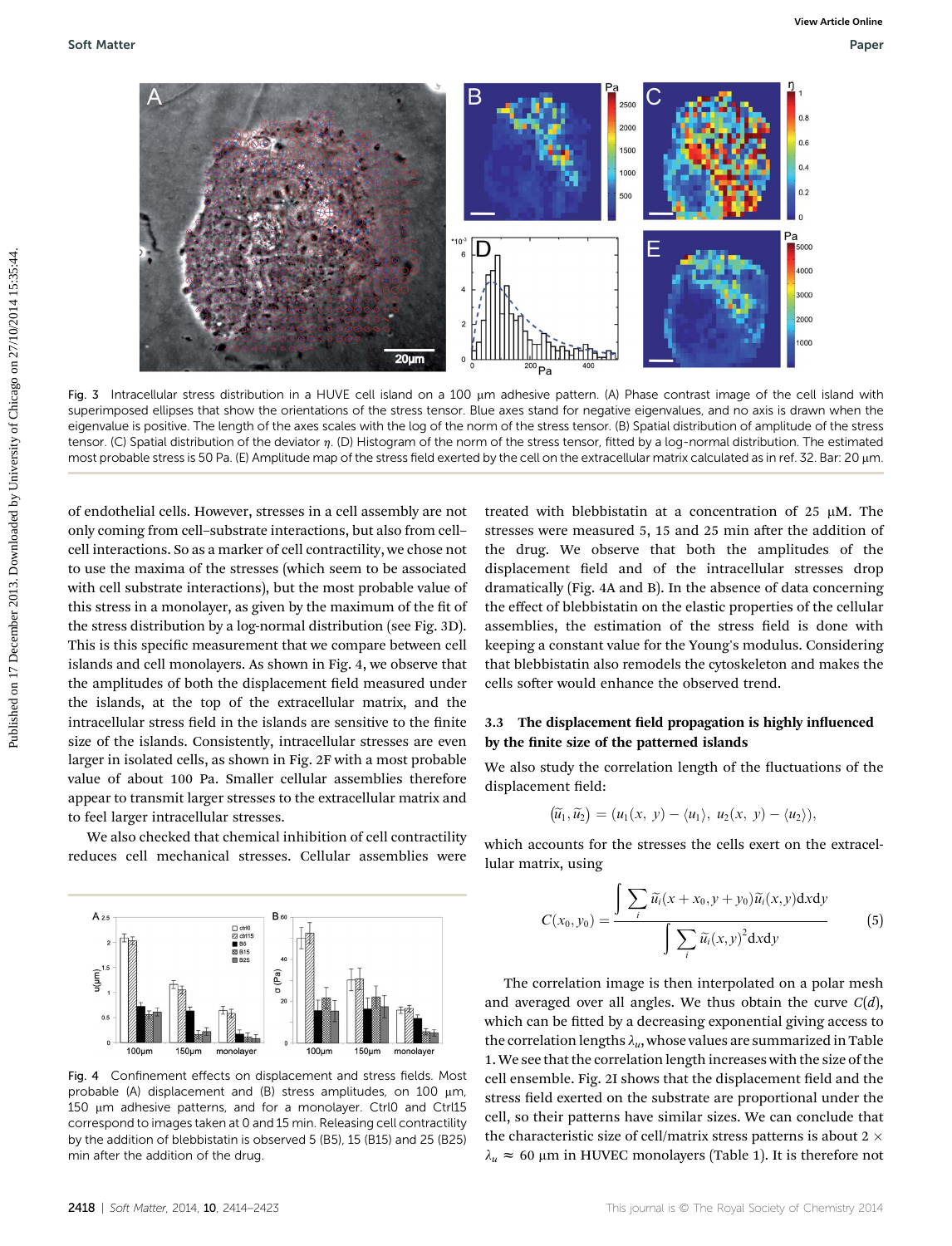surprising that islands of the order of a few hundreds of microns in diameter feel finite size effects.

### 3.4 The intracellular stress propagation is also influenced by the finite size of the patterned islands

The intracellular stresses propagate over a very short distance inside HUVEC islands, as quantified by the exponential decay of the average cross-correlation function (Fig. 5A):

$$
C(x_0, y_0) = \frac{\int \sum_{(i,j)} \sigma_{ij}(x + x_0, y + y_0) \sigma_{ij}(x, y) dxdy}{\int \sum_{(i,j)} \sigma_{ij}(x, y)^2 dxdy}
$$
(6)

We calculate eqn  $(6)$  for the fluctuations of the stress tensor,  $(\sigma(x,y) - \langle \sigma \rangle)$ , where  $\langle \sigma \rangle$  is the average stress tensor, so that the mean value of the stress tensor does not flatten the correlation profile. Table 1 shows that the correlation length of the stress increases with the size of the cell population studied. However, we want to pinpoint that we have reached values close to our resolution limit, so to go further even higher imaging resolution would be required.

In order to get a finer view of the impact of the geometry on the stress distribution, we performed the angular cross-correlation of the stress tensor:

$$
C(r,\theta) = \frac{\int d\theta' \sum_{(i,j)} \sigma_{ij}(r,\theta' + \theta) \sigma_{ij}(r,\theta')}{\int d\theta' \sum_{(i,j)} \sigma_{ij}(r,\theta')^2}
$$
(7)

As previously discussed, the angular cross-correlation is calculated for the fluctuations of the stress tensor.

It is revealed that a structured organization is easily noticeable in cell islands. Indeed, anti-correlation is visible close to the center of the island (Fig. 5B). This reveals that the stress field changes orientation in a correlated way along inner circles. When one moves to outside circles, one can observe that the anti-correlation decreases in amplitude and increases in its number of minima, meaning that the change in the orientation of the intracellular forces occurs on shorter angular openings and is less and less visible when moving away from the center of the island.

### 4 Discussion

We propose here a simple, one step, original method to quantify intracellular stresses. Compared to existing methods, the major advantages of this method are that (i) it is not sensitive to the lack of knowledge of the stresses out of the field of view and (ii)

| <b>Table 1</b> Correlation lengths of displacements $\lambda_{ij}$ and stresses $\lambda_{\sigma}$ |  |
|----------------------------------------------------------------------------------------------------|--|
|----------------------------------------------------------------------------------------------------|--|

|                         | Single cell   | $100 \mu m$ island | 150 µm island  | Monolayer      |
|-------------------------|---------------|--------------------|----------------|----------------|
| $\lambda_{\mu}$ (µm)    | $9.3 \pm 1.2$ | $11.0 \pm 0.9$     | $17.5 \pm 1.8$ | $27.4 \pm 0.6$ |
| $\lambda_{\sigma}$ (µm) | $3.2 \pm 0.2$ | $3.5 \pm 0.3$      | $4.0 \pm 0.2$  | $5.7 \pm 0.3$  |



Fig. 5 Propagation of the intracellular stresses. (A) Intracellular stresses propagate over a micron scale length independent of the size of the cellular assembly. Correlation lengths are respectively  $3.2 \pm 0.2$ ,  $3.5 \pm 0.3$  and  $5.7 \pm 0.3$  µm for isolated cells, 100 µm diameter island, and a monolayer. (B) Variation of the angular correlation function for different radii  $r$  in the 100  $\mu$ m island, averaged over 2 time lapses. Anticorrelation is less apparent when  $r$  increases, revealing the disappearance of the organization of the stress as a dipole. The mean is performed through the entire island.

the elastic properties of the cellular assembly do not need to be uniform. In addition, the accuracy of the calculated stress field can be easily estimated from the experimental errors (eqn (2)) and does not need extensive computational tests. As discussed in Section 2, the major source of inaccuracy comes from the lack of knowledge of the elastic properties of the cellular assembly. This limits the ability of making comparison on the magnitude of intracellular stresses between distinct cytoskeleton architectures, for instance, when focusing on specific drug treatment. This can however be improved by coupling the stress quantification to the measurement of the elastic properties of the cells. This limitation is shared by the other methods to a similar extent,<sup>10,11,23</sup> since they also require strain/stress conversion in the course of the calculation. Nevertheless, relative variations of the amplitude of the stress field are attainable with a much better accuracy when the elastic properties of the cellular assemblies are known to be similar, which is the case here when we compare cell islands and monolayers.<sup>31</sup> Then it is the resolution of the displacement field that fixes the error bar (less than 10% in our experiment). In addition, as previously mentioned, the orientation of the calculated stress field is only sensitive to the Poisson's ratio. Regarding the range of values of measured Poisson's ratios, between 0.3 and 0.5, the orientation of the calculated stress field is expected to be known in an absolute manner within 15% accuracy. Puper<br>
surprising that islands of the velocity of a few hundreds of micross<br>
in duration is declined by the space of the pulse case of the pulse of Chicago on 27/2014 15:35:44. The interaction file area of the pulse of th

> A major result we find is that both the stress and the displacement amplitudes vary with the size of the cellular assembly. Consequently, both the intercellular forces and the forces the cells exert on the extracellular matrix are sensitive to the size of the cellular assembly. Within the range of sizes of patterns we studied, this effect does not result from edge effects that are concentrated at the periphery of the cellular assembly. The symmetry of the pattern is not visible in the stress field, neither in the spatial distribution of amplitude nor in the deviatoric tensor. Confining cellular assemblies on adhesive patterns therefore appear to limit edge effects, which are expected for a non-confined, growing cell island.<sup>10</sup>

> One can ask, whether cell density (or equivalently cell spreading) has a role to play in the difference obtained here on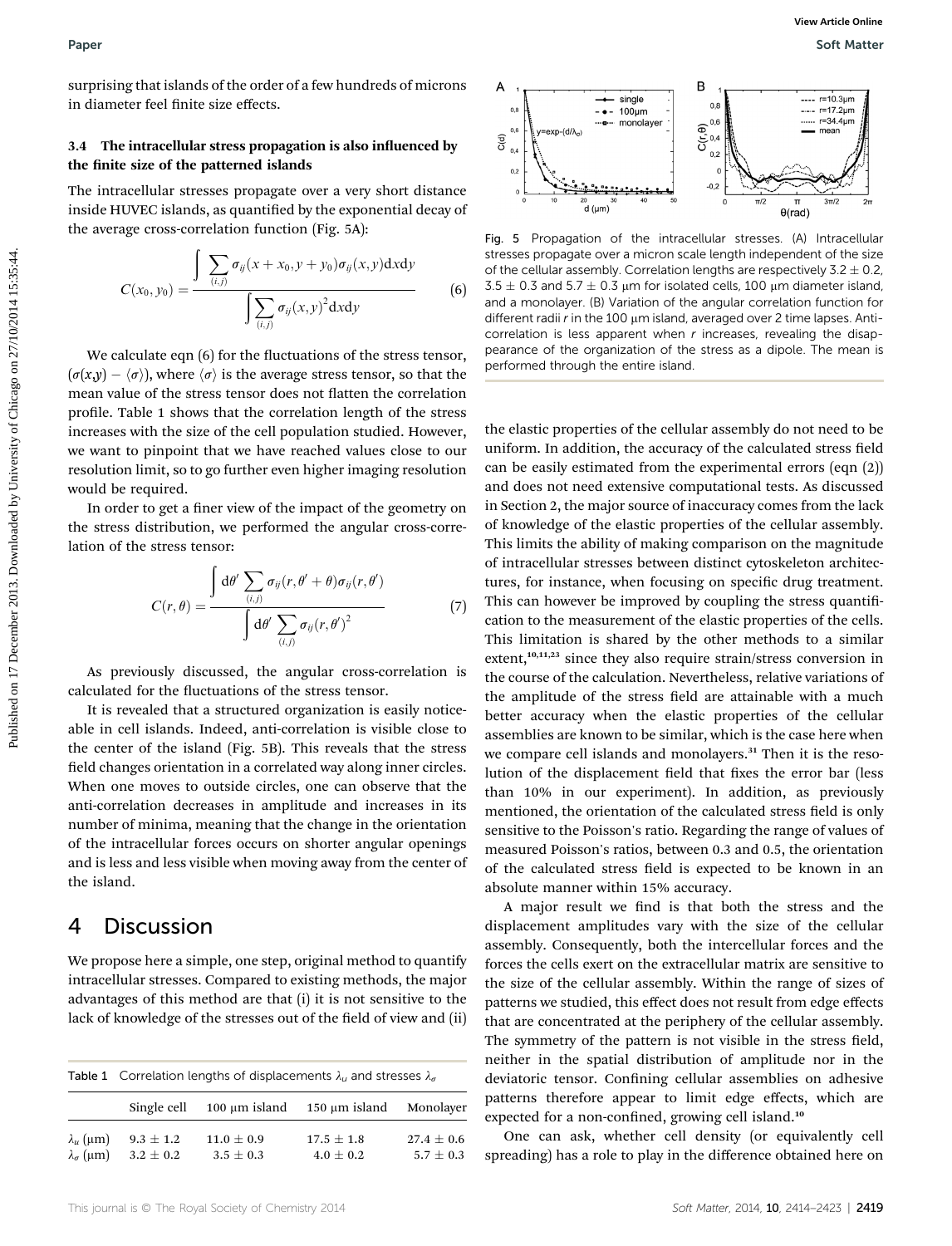patterned and non-patterned surfaces. It has, indeed, already been shown that cell behavior and fate are influenced by the spreading area of cells.<sup>35</sup> To answer these questions, we also measured the cell density by our different experiments. Cell densities were indeed greater in cellular islands:  $1.9 \times 10^3$  and  $2.1 \times 10^3$  cells per  $\mu$ m<sup>2</sup> (islands of radius 100  $\mu$ m and 150  $\mu$ m respectively) versus  $1.3 \times 10^3$  cells per  $\mu$ m<sup>2</sup> in cellular monolayers. These measurements were easily performed using images taken after adding trypsin to the sample, when cells can be easily counted, because they are well separated from each other (see ESI, Fig. 1†). Right now it is difficult to assess whether this is a cause or a consequence of an increased cellular contractility on the patterned substrate.

The stress amplitudes we estimated by our calculation compare with the ones that were reported for endothelial cells with other calculation methods.<sup>10,11</sup> However, we predict a much smaller characteristic range in which the stress patterns propagate (about 10 times smaller). A reason could be that we focus on stress patterns (and therefore stress tensor), while ref. 10 focused on the stress amplitude. Another reason could be that this quantity is sensitive to the resolution of the imaging, which, in our case is 6 times larger. Both in ref. 10 and in our work, the correlation length that is predicted is of the order of the size of the window that is used in the course of the measurement of the displacement field using particle imaging velocimetry. This would mean anyway that if we want to get a proper reconstruction of the stress field in a monolayer, it is then absolutely necessary to satisfy the Nyquist–Shannon criterium (the frequency of the sampling should be at least twice the highest frequency contained in the original signal). We showed that this frequency is higher than  $1/\lambda_{\sigma}$ . If we want to get real true and precise measurements of the stress field, we will have to go to resolutions even higher than the one used in our study. Soft Matter<br>
Dependent on the control with the control with the control of the control of the control of the control of the control of the control of the control of the control of the control of the control of the control

We also find that confining cells on adhesive patterns impacts the propagation of cell/matrix forces inside the island. Cell/matrix forces are approximately proportional to the displacement field (see Fig. 2I), for which we showed that the correlation length increases when increasing the size of the cellular assembly. This result is expected since we show that patterns of the displacement field occur on about  $2 \times \lambda_u = 60$ mm adhesive patterns (Fig. 4). Then cell islands with sizes of a few hundreds of microns are too small assemblies to limit the sensitivity to the edge effects. It is to be noted that the value we find for the correlation length of the displacement field is consistent with other measurements, performed on softer gels with epithelial cells.<sup>36</sup>

### 5 Conclusion

Confining cells on patterns has already proved its efficiency in performing well resolved, statistical analysis. However, we show that confinement impacts the amplitude of the intracellular stresses, as well as of the cell/matrix stresses. It also locally modifies the propagation of the intracellular stresses, as a result of the symmetry imposed by the pattern (Fig. 5). Only the core of the pattern, of 3 to 4 cells in 100  $\mu$ m islands, transmits intracellular stresses in a similar manner to that for a monolayer.

These perturbations, due to confinement effects, are with no doubt related to a distinct organization and/or activation level of the contractile machinery of the cells. Then it is uncertain that results obtained on confined assemblies will reflect the biochemical response of monolayers. In order to recover appropriate stress amplitudes and patterns, adhesive patterns should exceed 200  $\mu$ m, and the analysis should be performed at the core of the pattern. Although it might limit the interest in using patterns, it still permits to organize a few cells (the core of the pattern) within a reproducible surrounding, and therefore allows to perform weakly dispersed statistical analysis with, as a cost, increasing the number of analyzed patterns.

### 6 Experimental section

### 6.1 Gel fabrication

30 mm glass slides were chemically activated using BindSilane (Fisher Scientific) to allow stable, covalent bonding of polyacrylamide hydrogels. The glass slides were first cleaned by immersing in a 0.1 M NaOH solution for 10 min. They were then rinsed in ethanol and dried using dry air. A solution containing 484 ml of acetic acid and 56 ml of BindSilane completed up to 15 ml with ethanol was prepared.  $500 \mu l$  of this solution was pipetted to each glass slide and wiped off with a dust free wiper.

Polyacrylamide hydrogels were prepared with 8% acrylamide, 0.03% N,N-methylene-bis-acrylamide, ammonium persulfate (10% w/v solution, 1 : 125 volume), TEMED (1 : 1250 volume; all Bio-Rad products) and 0.22% v/v of 0.2  $\mu$ m fluorescent beads (2% solid red beads, Molecular Probes). After 30 min of degassing, 30 µl of the mixture was poured onto the glass slide. A hydrophobic cover slide equipped with 40  $\mu$ m thick wedges was deposited on the droplet. After polymerization (15– 30 min), the hydrophobic cover slide was gently removed, and the gel was allowed to swell in distilled water for 24 h. The Young's modulus of the gel was measured as described in ref. 37. We found an average value of  $5 \pm 0.5$  kPa. It is to be noted that the elastic constants of the gel do not enter in the calculation of the intracellular stresses. Only the elastic properties of the cells matter. The composition of the gel is optimized to get displacement amplitudes that allow easy handling of particle tracking (a few microns of average in-plane displacement, as few as possible out-of-plane displacement).

### 6.2 Uniform surface functionalization

Polyacrylamide gels were functionalized with a theoretical concentration of 5.4  $\mu$ g cm<sup>-2</sup> of fibronectin from human plasma (Roche Applied Science). Fibronectin was covalently attached to the surface of the gel using a photoactivatable heterobifunctional reagent named Sulfo-LC-SDA (Pierce). This reagent differs from the commonly used Sulfo-SANPAH<sup>38</sup> by its photosensitive group, a diazirine group, which is more stable and more reactive. A solution of 1.8  $mg$  ml $^{-1}$  of Sulfo-LC-SDA in PBS was prepared and kept protected from light. 1 ml of this solution was poured onto the surface of the gel in a dark room. After 2 hours, the solution was removed and replaced by the fibronectin solution for  $1$  h. After removing the fibronectin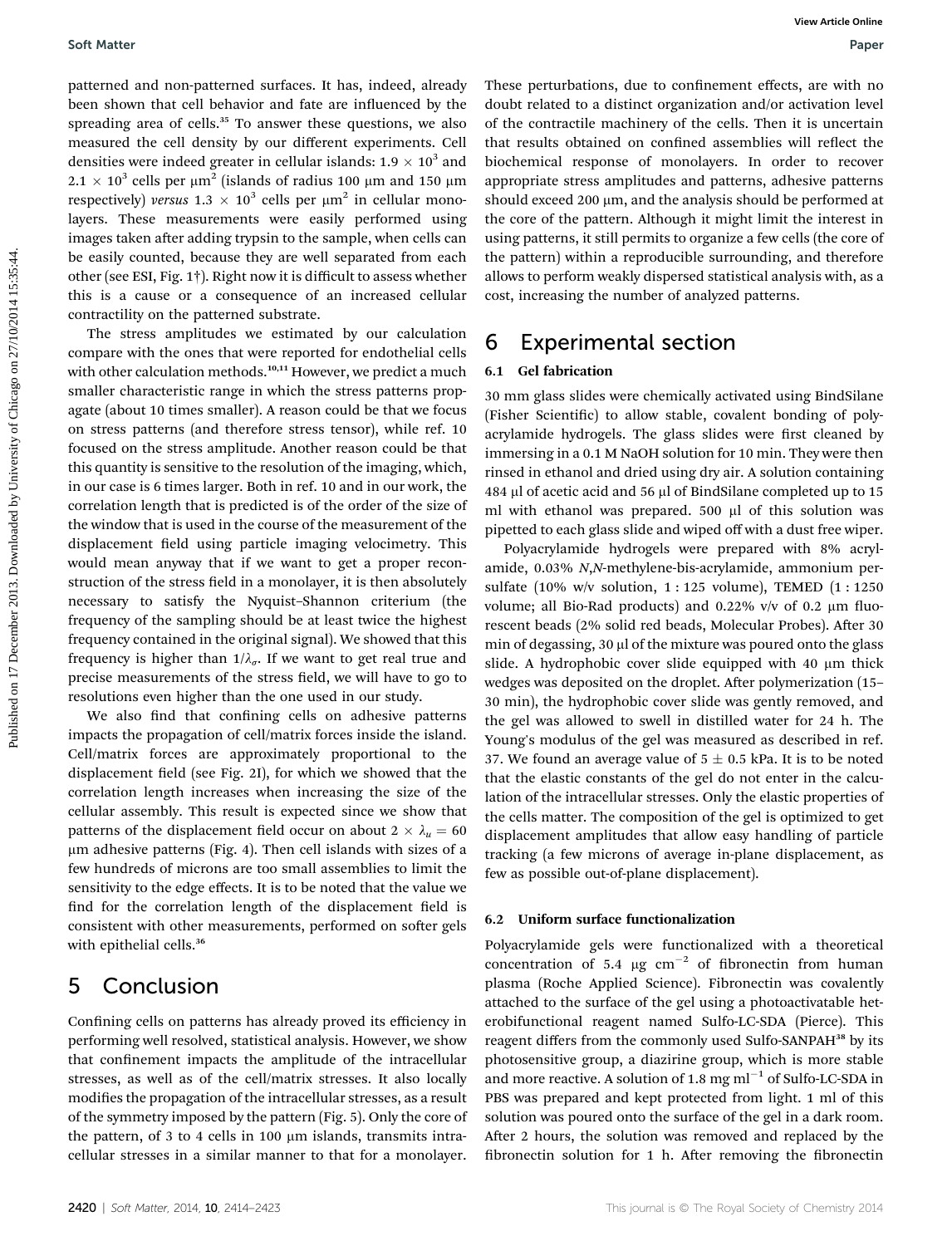solution, the gels were exposed to UV 365 nm light (18 mW  $\rm cm^{-2})$  for 5 min. The gels were then washed with PBS and incubated with cell culture medium 1 h before cell seeding.

#### 6.3 Patterned surface functionalization

In order to get cell islands, polyacrylamide hydrogels were coated with circular patterns of fibronectin of different sizes. This was performed using PDMS membranes as covers.<sup>39</sup> PDMS membranes were prepared as follows (Fig. 6). Arrays of circles with varying diameters and spacings were designed using L-Edit software (Tanner Research, Inc.). The resulting layouts were then used to produce chrome/glass photolithographic masks. These patterns were then transferred into photoresist-coated silicon wafers using contact lithography. Following photoresist patterning, the resist was developed and the wafers were etched to a depth of 50 µm using deep reactive ion etching (Fig. 6B). The fabricated silicon molds were then used to cast PDMS, yielding negative impressions of the desired surface features. For this purpose, a bicomponent PDMS Sylgard 184 (Dow Corning) was used. The two PDMS components were thoroughly mixed using a 10 : 1 base to curing agent mixing ratio in mass. The PDMS was degassed under vacuum to remove bubbles produced during the mixing. The mixture was then poured onto the silicon molds and spin-coated to a thickness of 40  $\mu$ m and finally cured for 1 h at 100  $^{\circ}$ C. After this step a thin layer of PDMS remained on top of the circular patterns and it was removed by selective PDMS etching.<sup>40</sup> Tweezers were used to unmold the thin PDMS membrane and bring it in contact with the gel surface (Fig. 6C). Surface functionalization was then performed, as previously, on the gel covered by the PDMS membrane. Poper<br>
Solution, the gala were exposed to UV 365 nm light (18 mW EGM-3 Singlet)ons (Long). The claim including to control on 17 December 2013. Downloaded and the sealing control on 27 December 2013. Determines the case of

### 6.4 Cell culture

Low-passage (P2–P3) human umbilical vein endothelial cells (HUVECs) were grown in EBM-2 medium supplemented with



image of the PDMS membrane for  $150 \mu m$  islands.

EGM-2 SingleQuots (Lonza). The cells in islands were seeded at a density of  $10^4$  cells per cm<sup>2</sup> and allowed to adhere to the gel for 1 h at 37 °C and 5%  $CO<sub>2</sub>$ . The PDMS membrane was then carefully peeled off. Experiments were conducted 24 h after cell seeding. Cells in monolayers were seeded at a density of  $5 \times 10^4$ cells per cm<sup>2</sup>. In the case of monolayers, experiments were conducted 48 h after cell seeding.

Actin labeling was performed using nucleofection (Amaxa Biosystems) according to the manufacturer's protocol. Briefly, the day before transfection, the cells were seeded at a density of  $3 \times 10^4$  cells per cm<sup>2</sup> in EBM-2 medium supplemented with EGM-2 SingleQuots. For each plasmid transfection,  $2 \times 10^6$ cells were harvested using Reagent Pack (Cambrex) and pelleted by centrifugation (6 min at 1000 rpm) prior to being resuspended in 100 µl of Nucleofector® solution, mixed with 4 µg of GFP-LifeAct plasmid, a gift from Roland Wedlich-Söldner (Max Planck Institute for Biochemistry) and subjected to nucleofection. Plasmid-transfected cells were seeded at 3000 cells per  $cm<sup>2</sup>$  on the gels and used 24 h after transfection.

#### 6.5 Limitation of cell contractility

Blebbistatin (Calbiochem) was prepared as a 50 mM stock solution in dimethyl sulfoxide (DMSO) and used at a concentration of  $25 \mu M$ . The culture medium was replaced 1 hour before the addition of blebbistatin. Blebbistatin treatment consisted of replacing half of the culture medium contained in a 35 mm diameter dish (1 ml) with the same volume of blebbistatin diluted at the final concentration. Observations were conducted 5, 15 and 25 min after the addition of blebbistatin.

#### 6.6 Image acquisition

Single-field images, of size  $1344 \times 1024$  pixels, were collected using an IX71 inverted Olympus microscope equipped with a heating work plate, a humidifier, and a  $CO<sub>2</sub>$  delivery system. The acquisition was performed using a UPlan FLN x60/1.25 Ph3 oil objective and an ORCA-ER camera (Hamamatsu). Four field images, of size  $2560 \times 2160$  pixels, were collected using a Leica inverted microscope DMIRB, equipped with a Neo camera (Andor). Both microscopes were equipped with a motorized stage for precise z acquisitions.

For every position, three types of images were collected: (i) a phase contrast image of the cells, (ii) a stack of 12 fluorescence images of the beads located immediately below the cells  $(\Delta z = 0.3 \mu m)$  and (iii) a stack of 5 fluorescence images of the layers of beads in contact with the glass slide ( $\Delta z = 0.5 \text{ }\mu\text{m}$ ). The stack at the surface of the gel allowed selection of the same plane of beads whatever the drug treatment and the resulting large deformations of the gel. The stack at the bottom of the gel was used to correct the three-dimensional drift of the microscope. At the end of the time course experiment, cells were trypsinized using 1x trypsin (Lonza) to get reference images of the surface of the gel in the absence of a force load.

### 6.7 Detection of surface deformation and force calculation

Stacks were aligned at the subpixel resolution in the  $xy$  and  $z$ direction using image correlation with Matlab software. We



Fig. 6 Fabrication of a PDMS membrane to make adhesive patterns on the gels. (A) Technological steps to make the PDMS membrane. (B) SEM image of the silicon mold of 100 µm diameter cylinders. (C) SEM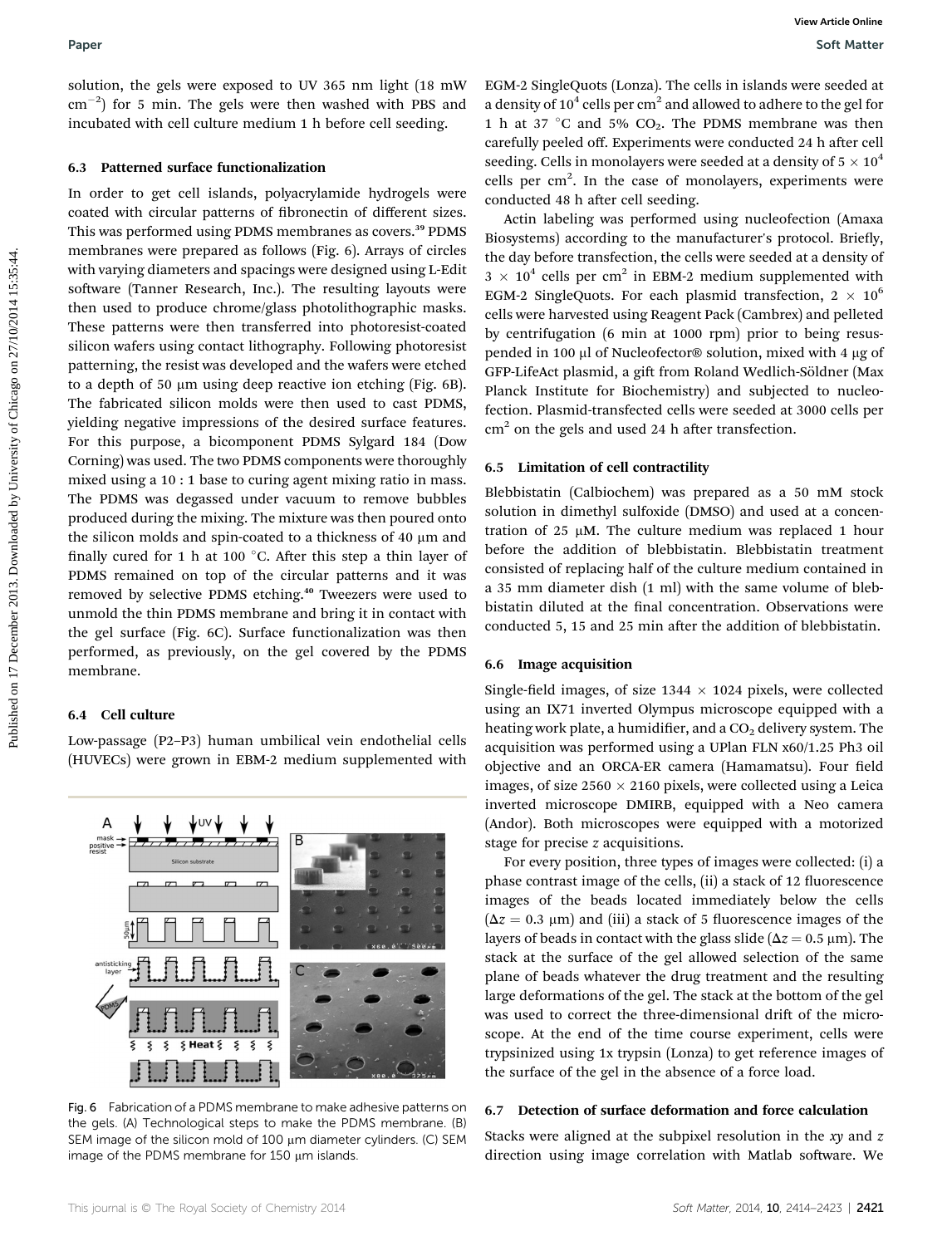used the 2D particle image velocimetry (PIV) toolbox MatPIV written for Matlab to calculate the bead displacement field. PIV was performed on a plane  $1 \mu m$  below the cell surface with a window size of  $(64 \times 64)$  pixels (*i.e.* 6.4  $\times$  6.4  $\mu$ m) and a 50% overlap between windows. We used a median filter to remove the very few aberrant vectors whose deviation from the neighboring ones was greater than twice the standard deviation in the neighboring area. The forces were calculated using this displacement field using regularization techniques as in ref. 32 and using the L-curve criterium for the choice of the regularization parameter.

### 6.8 Data analysis

Data analysis was performed using home made programs in Matlab language (The MathWorks, Natick, MA).

- Single cell: orientation bundle:

To get the orientation of the actin bundle on single cells, we used the same methodology used by Bosveld et al. to get the anisotropy of the D:GFP signal distribution.<sup>41</sup> Shortly, we performed a fast Fourier transform (FT) on each sub-image (size 96  $\times$  96 pixels, overlap 66%) from the whole actin image using Matlab's built-in function fft2.m. In order to reduce spectral artifacts, the raw image was multiplied by a square cosine before computing its FT. The FT's norm was a function of the Fourier reciprocal space coordinates,  $F(\tilde{x}, \tilde{y})$ , corresponding to a distribution of gray levels. It was maximal at the center,  $({\tilde{x}, \tilde{y}}) = (0,0)$  and decreased faster in the direction of the actin pattern anisotropy than in the orthogonal direction. This function was binarized by keeping the bigger region  $(\tilde{x}, \tilde{y})$ , having gray levels above the 90th percentile. We calculated its Soft Matter<br>
used the 2D particle image velocitates (PW) coolbox Matt<sup>y</sup>) is too limited. For this transp, con) revails for radius larger than<br>
when the radius in collection and the coordinate on the first intervention an

variance matrix  $\begin{pmatrix} \tilde{x}^2 & \frac{\overline{\tilde{x}}\tilde{y}}{\tilde{y}^2} \end{pmatrix}$  $\sqrt{\overline{x^2}}$   $\overline{x\overline{y}}$ .

The traceless part of this matrix had two opposite eigenvalues  $\pm \mu$ : here  $|\mu|$  quantified the variance of actin pattern anisotropy, so that  $\sqrt{|\mu|}$  quantified its standard deviation. The eigenvector with a negative eigenvalue typically reflected the direction of the actin pattern anisotropy.

- Finite sized cell assemblies were analyzed as follows. A binary mask delineating the contour of the cell assembly was created using the ImageJ open license software (NIH, Bethesda). Data out of the mask were set to zero. A regular mesh was generated in cylindrical coordinates, centered in the mask. We used an optimal sampling of 32 pixels for the radius and  $\pi/30$ rad for the angle. The cylindrical grid was then converted to Cartesian coordinates. The data, obtained from PIV on a regular Cartesian grid, were interpolated on this new Cartesian mesh, now of variable mesh size. The angular cross-correlation function (eqn (7)) was computed on this mesh using the Matlab crosscorr function modified to include periodic boundary conditions. The direction-averaged cross-correlation function, eqn (6), was computed using the Matlab xcorr2 function on the original dataset extracted from the mask. Creating a regular, cylindrical mesh and interpolating the data on its Cartesian analog optimize the relevance of the interpolation. Nevertheless, we could not avoid the irrelevance of the interpolation close to the center of the mask, where the number of data points

is too limited. For this reason, only results for radius larger than 96 pixels are considered.

- Statistics: correlation lengths of displacements and stress for single cells are the result of the average over 6 time lapses on one cell. Data on finite sized cell assemblies were obtained from single-field images (1344  $\times$  1024 pixels). Statistics was performed either by averaging the data on 2 time lapses, separated by 15 min, or by analyzing the dispersion of the results on individual experiments. Data from the analysis of monolayers were obtained from 4 field images ( $2560 \times 2160$  pixels). Statistics was performed by averaging the results obtained from 16 sliding windows of  $1024 \times 1024$  pixels. Fits were performed using log-normal distributions, that is appropriate to describe uncorrelated data constrained to be positive. Error bars on correlation lengths are evaluated using the nlparci function of Matlab.

### Acknowledgements

The authors acknowledge the financial support from Region Rhône Alpes (Cible2010) and Agence Nationale de la Recherche (ANR-12-JVSE5-0008-01).

### References

- 1 D. Verma, N. Ye, F. Meng, F. Sachs, J. Rahimzadeh and S. Z. Hua, PLoS One, 2012, 7, e44167.
- 2 L. B. Hazeltine, C. S. Simmons, M. R. Salick, X. Lian, M. G. Badur, W. Han, S. M. Delgado, T. Wakatsuki, W. C. Crone, B. L. Pruitt and S. P. Palecek, Int. J. Cell Biol., 2012, 2012, 508294.
- 3 X. Yao, R. Peng and J. Ding, Adv. Mater., 2013, 25, 5257–5286.
- 4 F. Twiss and J. de Rooij, Cell. Mol. Life Sci., 2013, 70, 4101– 4116.
- 5 S. A. Ruiz and C. S. Chen, Stem Cells, 2008, 26, 2921–2927.
- 6 X. Yao, R. Peng and J. Ding, Biomaterials, 2013, 34, 930–939.
- 7 F. Meng and F. Sachs, J. Cell Sci., 2012, 125, 743–750.
- 8 N. Borghi, M. Sorokina, O. G. Shcherbakova, W. I. Weis, B. L. Pruitt, W. J. Nelson and A. R. Dunn, Proc. Natl. Acad. Sci. U. S. A., 2012, 109, 12568–12573.
- 9 J. P. Butler, I. M. Tolić-Nørrelykke, B. Fabry and J. J. Fredberg, Am. J. Physiol.: Cell Physiol., 2002, 282, C595–C605.
- 10 D. T. Tambe, C. C. Hardin, T. E. Angelini, K. Rajendran, C. Y. Park, X. Serra-Picamal, E. H. Zhou, M. H. Zaman, J. P. Butler, D. A. Weitz, J. J. Fredberg and X. Trepat, Nat. Mater., 2011, 10, 469–475.
- 11 D. T. Tambe, U. Croutelle, X. Trepat, C. Y. Park, J. H. Kim, E. Millet, J. P. Butler and J. J. Fredberg, PLoS One, 2013, 8, e55172.
- 12 R. Krishnan, D. D. Klumpers, C. Y. Park, K. Rajendran, X. Trepat, J. van Bezu, V. W. M. van Hinsbergh, C. V. Carman, J. D. Brain, J. J. Fredberg, J. P. Butler and G. P. van Nieuw Amerongen, Am. J. Physiol.: Cell Physiol., 2011, 300, C146–C154.
- 13 M. Théry, J. Cell Sci., 2010, 123, 4201-4213.
- 14 R. Peng, X. Yao and J. Ding, Biomaterials, 2011, 32, 8048– 8057.